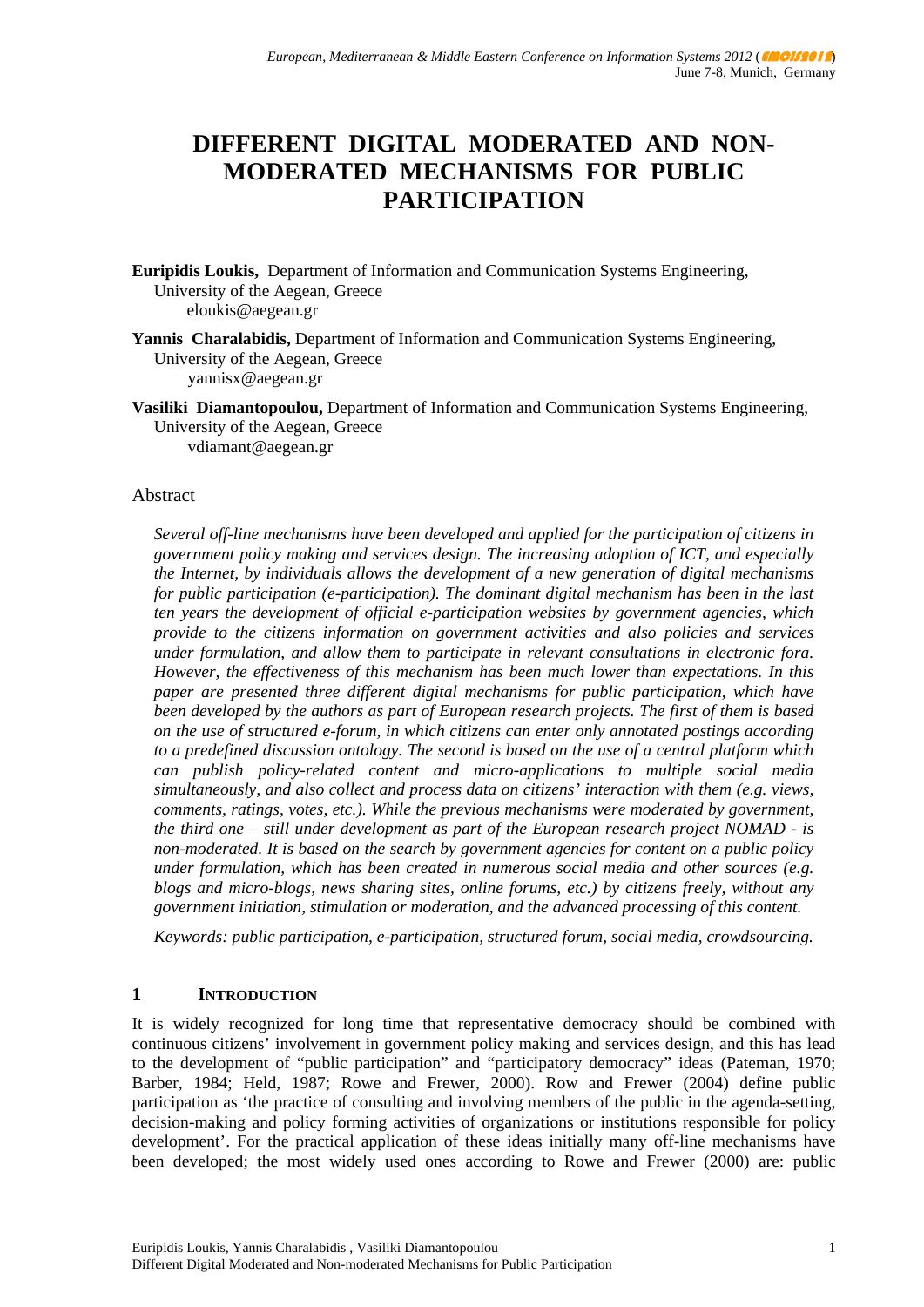hearings/inquiries, public opinion surveys, consensus conferences, negotiated rule-making, citizens' juries/panels, citizens/public advisory committees, focus groups and referenda.

The rapid growth and penetration of the Internet enabled the development of new digital mechanisms for the more extensive and less costly application of public participation ideas, which have the potential to involve much larger numbers of citizens and more diverse groups at a lower cost in comparison with the initial 'off-line' mechanisms, and this lead to the development of electronic participation (e-participation) (OECD, 2004; Timmers, 2007; Saebo, Rose and Flak, 2008; Loukis, Macintosh and Charalabidis, 2011). The first digital public participation mechanism has been the development of official e-participation websites by government agencies, which provide to the citizens information on government activities, and also policies and services under formulation, and allow them to participate in relevant consultations taking place in e-fora, and also in e-surveys and e-polls. However, this first digital mechanism for public participation has been highly government initiated and controlled, since government defined and controlled the topics and rules of all electronic discussions taking place there. The use of this mechanism by the citizens has been in general limited and below the initial expectations (Ferro and Molinari, 2009), while the quality of these electronic consultation was not satisfactory; most of these official e-participation spaces were largely unknown to the general public due to the high costs of promotion and the slow pace of dissemination, while the topics dealt with were sometimes distant from people's daily problems and priorities.

The above weaknesses of the above first digital mechanism for public participation lead on one hand to a second digital mechanism aiming mainly to improve the quality of these electronic consultations. It is based on the use of structured e-forum, in which citizens can enter only semantically annotated postings according to a predefined discussion ontology (Karacapilidis et l, 2005; Xenakis and Loukis, 2010; Loukis and Wimmer, 2011). On the other hand the emergence of the new Web 2.0 social media enabled the gradual emergence of a third digital mechanism for public participation, which aims mainly to increase the number and diversity of participants; it is based on the exploitation of popular social media where citizens choose to discuss and generate content (Charalabidis and Loukis, 2011). In particular, government agencies post content (e.g. short or longer text, images, video) to various social media on their policies under formulation or implementation, and then collect and analyze citizens' interactions with it (e.g. views, comments, likes/dislikes, retransmissions, etc.).

However, all the above three digital mechanisms for public participation are initiated and moderated by government, since they are based on a stimulation provided by government (e.g. an electronic discussion initiated in an electronic forum in an official e-participation space, or a posting in some popular social media), which controls the topics and the rules (at least for the first two mechanisms) of the consultation. Therefore another more innovative non-moderated digital mechanism for public participation could be based on the search by government agencies for content on a public policy under formulation, which has been created in numerous web 2.0 sources (e.g. blogs and microblogs, news sharing sites, online forums, etc.) by citizens freely, without any initiation, stimulation or moderation through government postings. This content could then undergo various types of advanced processing in order to extract from it arguments, opinions, issues and proposals on the particular policy. This mechanism is investigated and evaluated in the research project NOMAD ('Policy Formulation and Validation through non moderated crowdsourcing' – http://www.nomad-project.eu/), which is partially funded by the 'ICT for Governance and Policy Modelling' research initiative of the European Commission.

In this paper we analyse the last three more recently emerged digital mechanisms for public participation, which have been developed by the authors as part of European research projects, putting more emphasis on the last more innovative and non-moderated one. In section 2 their common background (crowdsourcing) is presented. Then sections 3, 4 and 5 describe in more detail these mechanisms (use of structured e-forum, centralised exploitation of multiple social media, web content collection and analysis). Finally, section 6 summarizes the conclusions and proposes future research directions.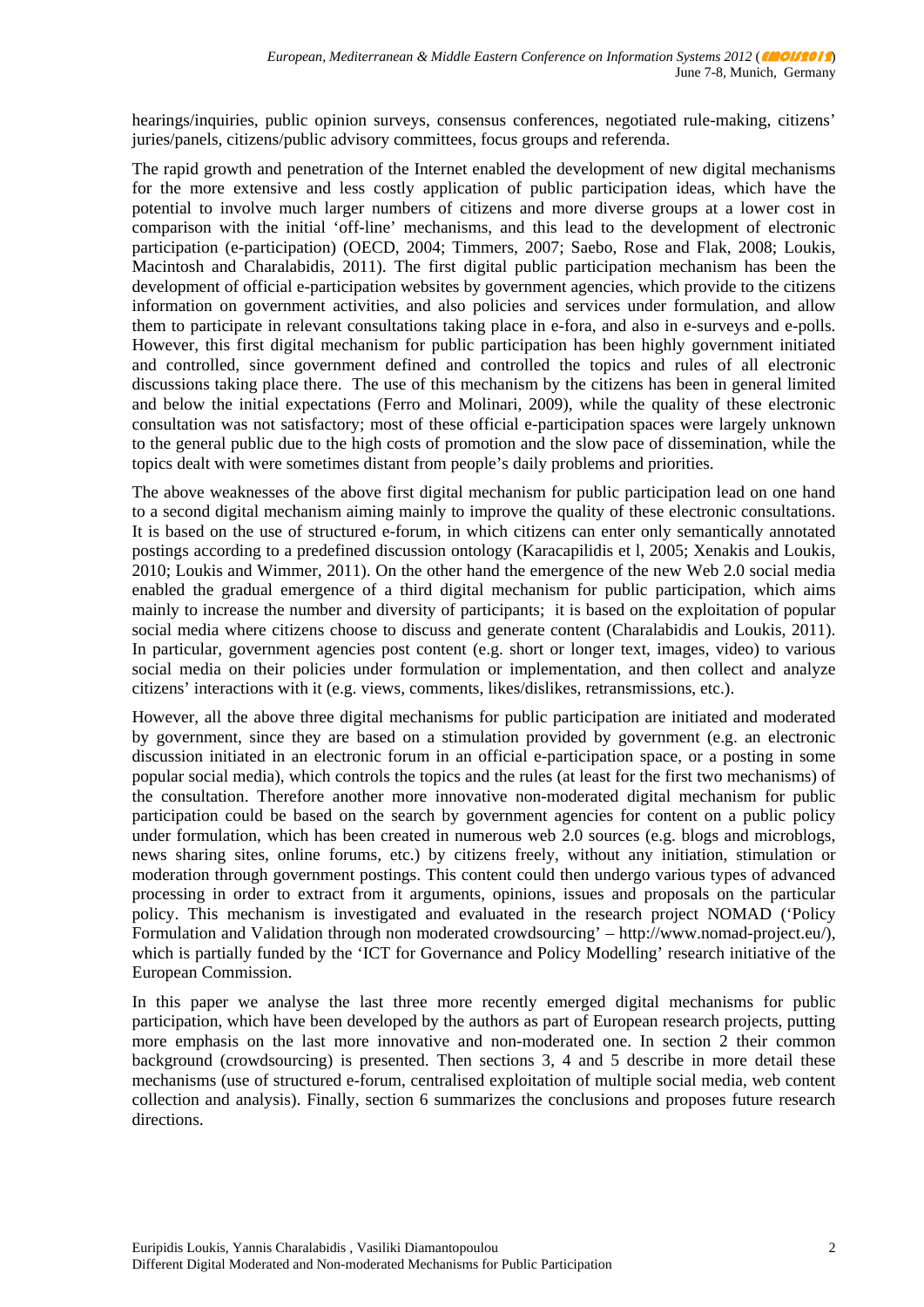## **2 BACKGROUND**

In this section is presented the common background of the above digital mechanisms for public participation, which is the theoretical and empirical research that has been conducted on crowdsourcing. While previously the design and problem solving activities of firms were regarded as tasks performed exclusively by highly knowledgeable professionals, recent literature argues that these critical tasks can be performed even better by large, diverse and pluralistic teams of less knowledgeable individuals, giving rise to new distributed group-based multi-disciplinary design and problem solving practices (Mau, Leonard and The Institute Without Boundaries, 2004). This is referred to as 'collective intelligence', which is defined as a 'form of universally distributed intelligence, constantly enhanced, coordinated in real time, and resulting in the effective mobilization of skills'. Lévy (1997), Surowiecki (2004) and Brabham (2008) have described and analyzed several cases of crowd wisdom at work, which resulted in successful solutions that emerged from a large body of solvers. These ideas lead to the emergence of crowdsourcing, which is defined by J. Howe, one the pioneers of this domain, as 'the act of a company or institution taking a function once performed by employees and outsourcing it to an undefined (and generally large) network of people in the form of an open call. This can take the form of peer-production (when the job is performed collaboratively), but is also often undertaken by sole individuals' (Howe, 2006).

Crowdsourcing has started being applied initially in the creative and design industries, and then it expanded into other industries, for solving both mundane and highly complex tasks. It gradually becomes a useful method for attracting an interested, motivated group of individuals, which can provide solutions superior in quality and quantity to those produced by highly knowledgeable professionals. As reported by several case studies (Surowiecki, 2004; Brabham, 2008; Howe, 2006; Brabham, 2012) such a crowd can solve scientific problems that big corporate R&D groups cannot solve, outperform in-house experienced geophysicists of mining companies, design original t-shirts resulting in very high sales, and produce highly successful commercials and fresh stock photography against a strong competition from professional firms. This can result in a paradigm shift and new design and problem solving practices in many industries.

Limited research has been conducted on crowdsourcing, which is mainly descriptive, presenting mainly success stories of using this approach for performing design and problem solving tasks. However, there are some studies attempting to generalize and identify trends and patterns in this area. A typical example is the study presented in (Brabham, 2012), which, based on the analysis of several case studies, identifies four dominant crowdsourcing types/approaches: i) the knowledge discovery and management approach (= an organization tasks crowd with finding and reporting information and knowledge on a particular topic), ii) the broadcast search approach  $(=$  an organization tries to find somebody who has experience with solving a rather narrow and rare empirical problem), iii) the peervetted creative production approach (= an organization tasks crowd with creating and selecting creative ideas), and iv) distributed human intelligence tasking (= an organization tasks crowd with analyzing large amounts of information). Also, there are some studies that aim to develop methodologies for the practical application of crowdsourcing in various types of organizations, and for the motivation of individuals to participate (Stewart, Huerta and Sader, 2009; Li and Hongjuan, 2011; Brabham, 2009).

Though crowdsourcing ideas have been applied initially in the private sector, it is interesting and useful to investigate their applicability in the public sector. There are some first studies concluding that government organizations can apply these ideas, and use 'citizen-sourcing' for collecting information on citizens' needs and for the solution of difficult problems (Nam, 2012; Hilgers and Ihl, 2010; Bovaird, 2007; Torres, 2007; Lukensmeyer and Torres, 2008; Chun et al., 2010). According to (Nam, 2012) traditionally government agencies provide services to citizens, who consume them without questioning about them or taking part in decisions that led to their design and provision; social media can drive and facilitate new paradigms of government services design based on citizenssourcing, in which citizens' roles change, so that government become a consumer to whom citizens provide information, knowledge or even useful professional services. Citizen-sourcing can lead to the application of open innovation ideas in the public sector (Brabham, 2012), and gradually result in 'coproduction' of public services by government and citizens in cooperation (Lévy, 1997).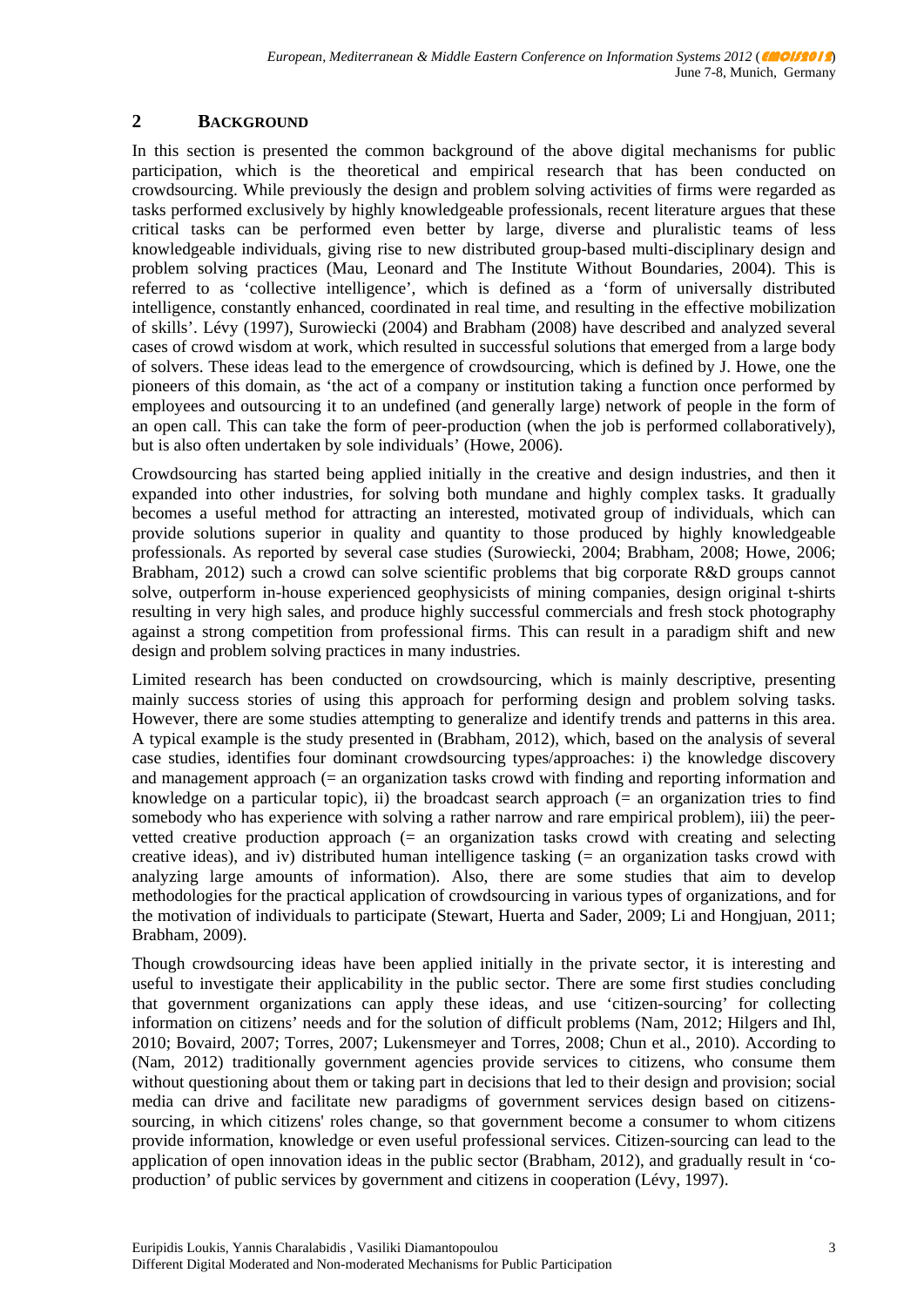## **3 USE OF STRUCTURED ELECTRONIC FORUM**

The first digital mechanism for public participation, as mentioned in the introduction, has been based on the e-forum, which enables electronic consultations on various policy related topics. It allows participants to enter postings on the topic under discussions, or on other participants' postings, which however do not have any semantic annotation. A significant improvement in this direction is the structured e-forum, which allows participants to enter only semantically annotated postings according to a predefined discussion ontology, aiming to improve discussion quality (focus and effectiveness) (Karacapilidis et al, 2005; Xenakis and Loukis, 2010; Loukis and Wimmer, 2011). The most widely used for this purpose discussion ontology has been the one proposed by the issue-based information systems (IBIS) framework (Kunz and Rittel, 1979; Conklin and Begeman, 1989; Conklin, 2003). Its main elements are 'questions' (issues-problems to be addressed), 'ideas' (possible answers-solutions to questions-problems) and 'arguments' (evidence or viewpoints that support or object to ideas).

So in a structured e-forum each participant is be allowed to enter a new 'issue', or 'alternative', or 'comment', or 'pro-argument' or 'contra-argument'. This guides the participants to think in a more structured way about the problem under discussion (i.e. which are the main issues, what are the main alternatives for addressing each of them, which are the main advantages and disadvantages of each alternative) and make more mentally processed and focused contributions, so it is expected to increase the quality, focus and effectiveness of the discussion. Also, the participants would have to associate their postings with previous ones entered by other participants, according to the rules defined in the IBIS discussion ontology, e.g. an 'alternative' can be associated only with an 'issue', but not with a 'pro' or a 'contra' argument, while a 'pro' or a 'contra' argument can be associated only with an 'alternative'. This improves the communication and interaction among the participants, and therefore increases further the quality, focus and effectiveness of the discussion.

In Figure 1 we can see part of the tree of a discussion taking place in a structured e-forum, concerning the establishment or not of private universities in Greece (from Karacapilidis et al, 2005).



*Figure 1. The tree of a discussion in a structured e-forum*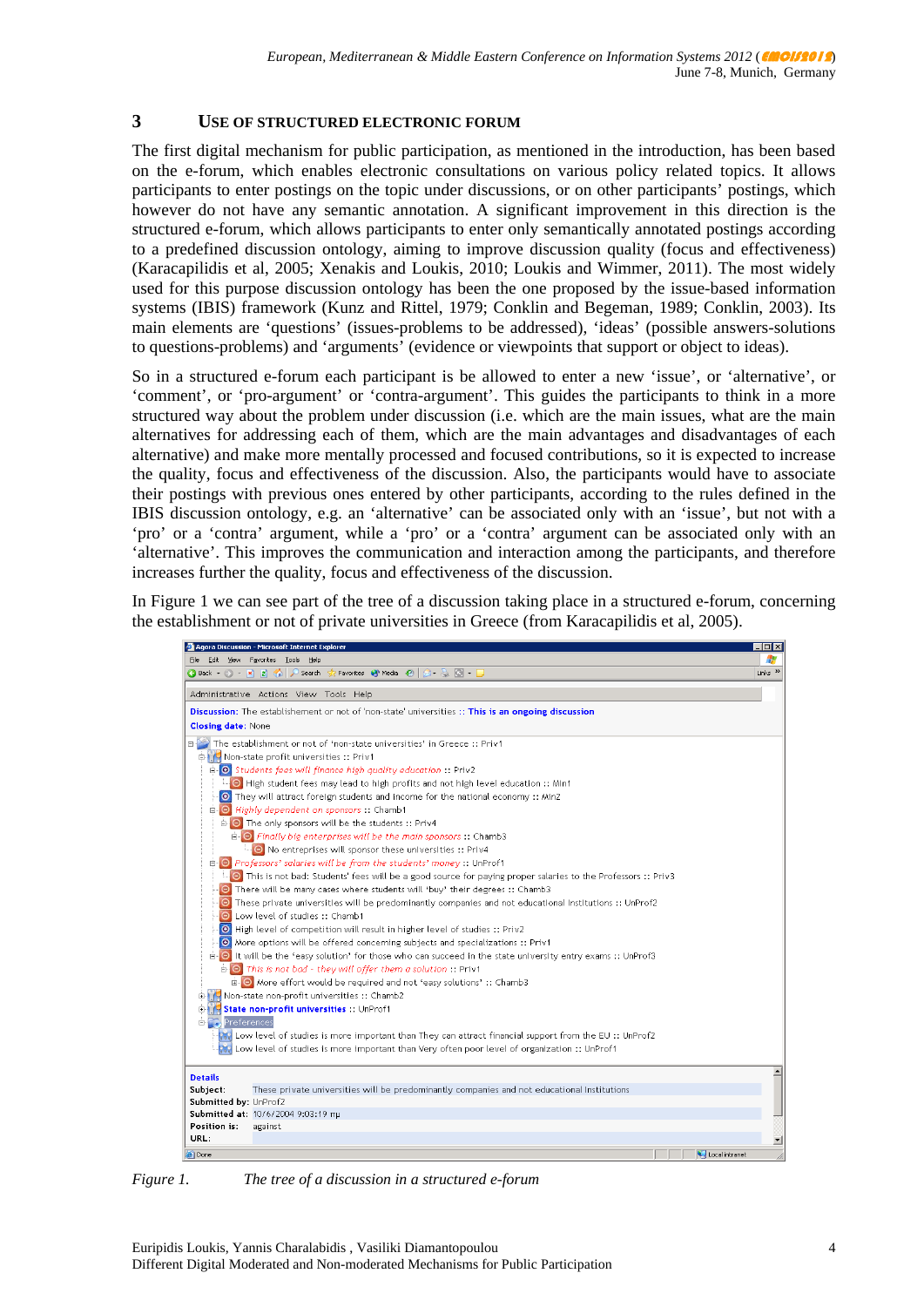Each entry in the tree corresponds to an argumentation element (issue, alternative, pro-argument, or contra-argument). Each element is accompanied by an icon that indicates the element type, and also the username of the user who submitted it and the date of submission.

An elaboration, pilot application and systematic evaluation of this digital mechanism for public participation has been conducted as part of the LEX-IS project ('Enabling Participation of the Youth in the Public Debate of Legislation among Parliaments, Citizens and Businesses in the European Union) of the 'eParticipation' Preparatory Action of the European Commission (Xenakis and Loukis, 2010; Loukis and Wimmer, 2011). It has been concluded that it enables a higher quality and more focused and effective electronic discussion. More sophisticated users (i.e. more educated and knowledgeable) seem to perceive a higher usefulness of the e-structured forum tool than the less sophisticated ones, since the former can much better use complex discussion languages and exploit to a larger extent the potential of these tools for structuring discussion. However, even for the less sophisticated users, the structured e-consultation seems to offer big advantages over the unstructured one. However, at the same time it has been concluded that for less sophisticated users the structured econsultation can be too difficult and demanding; this is mainly due to the big mental effort it requires, on one hand for thinking in the highly structured way that such tools impose, annotating correctly the postings and in general using efficiently the 'discussion language', and on the other hand for understanding the structured postings of the other participants and the connections among them. On the contrary more sophisticated users (such as the undergraduate and postgraduate students who participated in the Greek pilot) seem to be able to utilize correctly and efficiently the 'discussion language' provided even by a complex e-consultation language, though they recognize as well that this requires a considerable mental effort. Such sophisticated users are capable of utilizing efficiently all the 'expressiveness' of such a language (even a rather rich and complex, such as the one of the IBISbased e-consultation model), making effective use of all the types of postings provided.

Therefore, the above empirical evaluation research on the structured e-forum has lead to the conclusion that it constitutes a digital mechanism for public participation which on one hand improves the quality of the discussion, by making it more focused and effective, but on the other hand is more appropriate for more sophisticated users, and might result in reduced participation of less sophisticated users. So it is an 'expert crowdsourcing' tool that can increase the quality but at the same time decrease the quantity of public participation.

## **4 CENTRALIZED EXPLOITATION OF MULTIPLE SOCIAL MEDIA**

The development of this digital mechanism for public participation has been based on the wide recognition that governments have to exploit the numerous users-driven web 2.0 virtual spaces, which have been launched through citizens' initiatives with quite high success in terms of adoption and usage, for widening and enhancing e-participation. In many of these social media there is already significant 'bottom-up' political activity initiated by the citizens and not by government agencies (Chadwick, 2009b; Honeycutt and Herring, 2009; Agarwal, Lim and Wigand, 2011; Larsson and Moe, 2011). Many political discussions are taking place there, political information and news are exchanged and propagated, and also off-line political events and initiatives (e.g. movements, demonstrations) are organized and promoted. For these reasons some governments have already started adopting this new e-participation paradigm and exploiting web 2.0 social media (e.g. Facebook, Youtube, Twitter, Blogger, etc.) in many different domains of government, including public participation (Osimo, 2008; Tapscott, Williams and Herman, 2008; Meijer and Thaens, 2010; Charalabidis and Loukis, 2011).

However, this exploitation of social media for increasing public participation and involving diverse groups should be efficient, systematic and centrally managed. Charalabidis and Loukis (2011) propose such an approach, which is based on a central platform that can publish policy-related content (e.g. text, images and videos on a public policy under formulation or modification) and relevant microapplications towards multiple social media simultaneously, and then collect data on citizens' interaction with them (e.g. views, comments, ratings, votes, etc.), using the application programming interfaces (API) of the targeted social media. The interaction data collected can undergo various types of advanced processing (e.g. access analytics, opinion mining, simulation modelling) in order to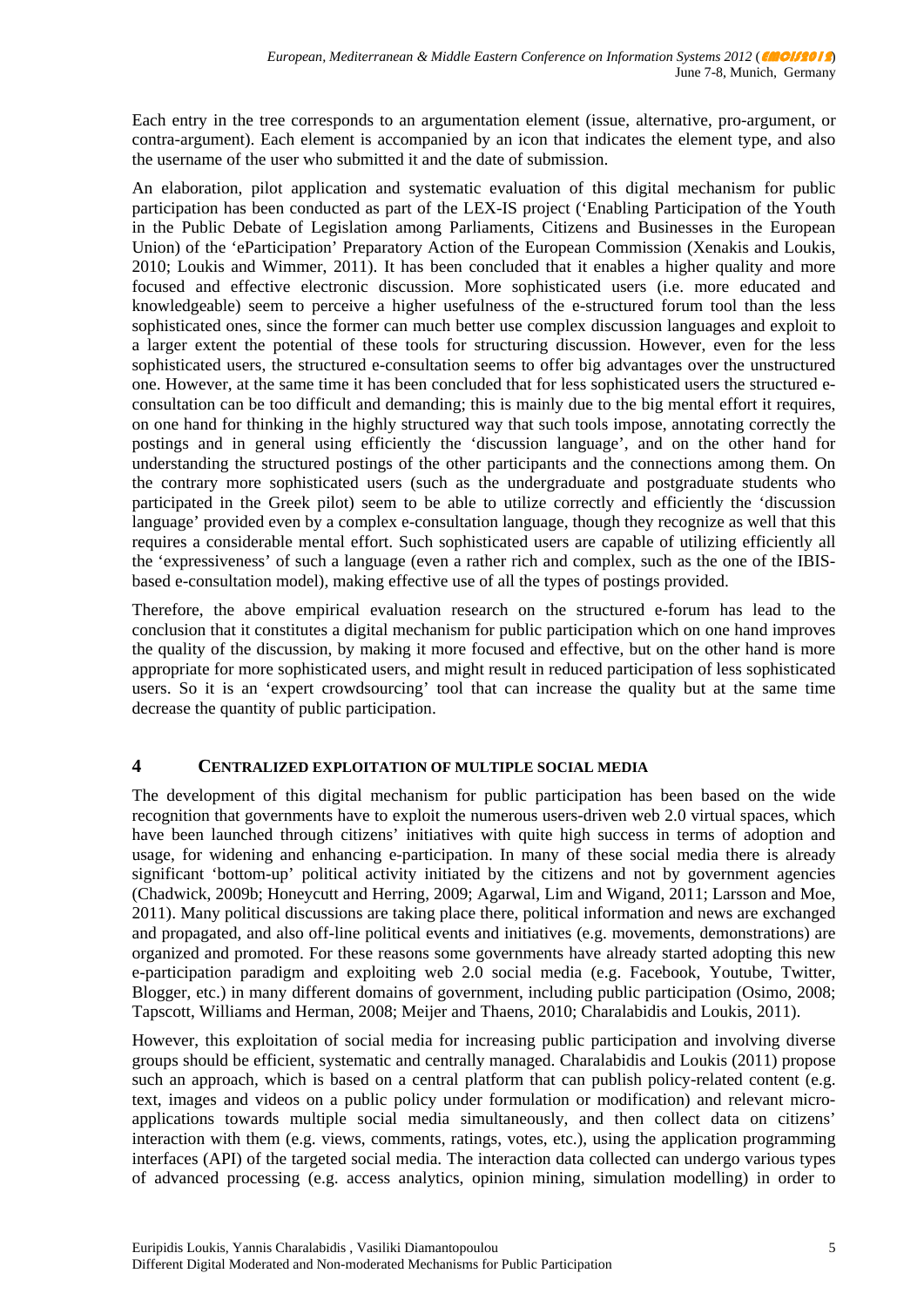extract synthetic conclusions from them and provide substantial support to government policy makers, always respecting data privacy guidelines. It should be noted that the targeted social media can be selected so that each of them is used by different citizens' groups (e.g. with respect to age, income, political orientations, lifestyle, etc.) or focusing on a different type of content (e.g. short text, long text, images, video), resulting in a wide interaction with diverse groups of citizens. This social media based digital mechanism for public participation, which is shown in Figure 2, is currently further elaborated and evaluated as part of the research project PADGETS ('Policy Gadgets Mashing Underlying Group Knowledge in Web 2.0 Media' – www.padgets.eu), which is partially funded by the 'ICT for Governance and Policy Modelling' research initiative of the European Commission.



*Figure 2. Centralized exploitation of multiple social media for widening public participation* 

Some first findings from the research conducted in this project is that the above approach can definitely contribute to relaxation of current constraints in terms of size, frequency and quality of citizens' participation, taking advantage of the continuously growing web 2.0 social media. So it is a 'wide crowdsourcing' tool that can increase mainly the quantity and diversity of public participation. At the same time the above research has reached the conclusion that the above benefits will not be straightforward. There are some important preconditions for the successful application of this new multi-channel approach to e-participation, which necessitate significant interventions in government agencies at the organizational, human resources and technological level.

# **5 WEB 2.0 CONTENT COLLECTION AND ANALYSIS**

All the previously described digital mechanisms for public participation are initiated and moderated by government, since they are based on a stimulation for discussion provided by government (e.g. an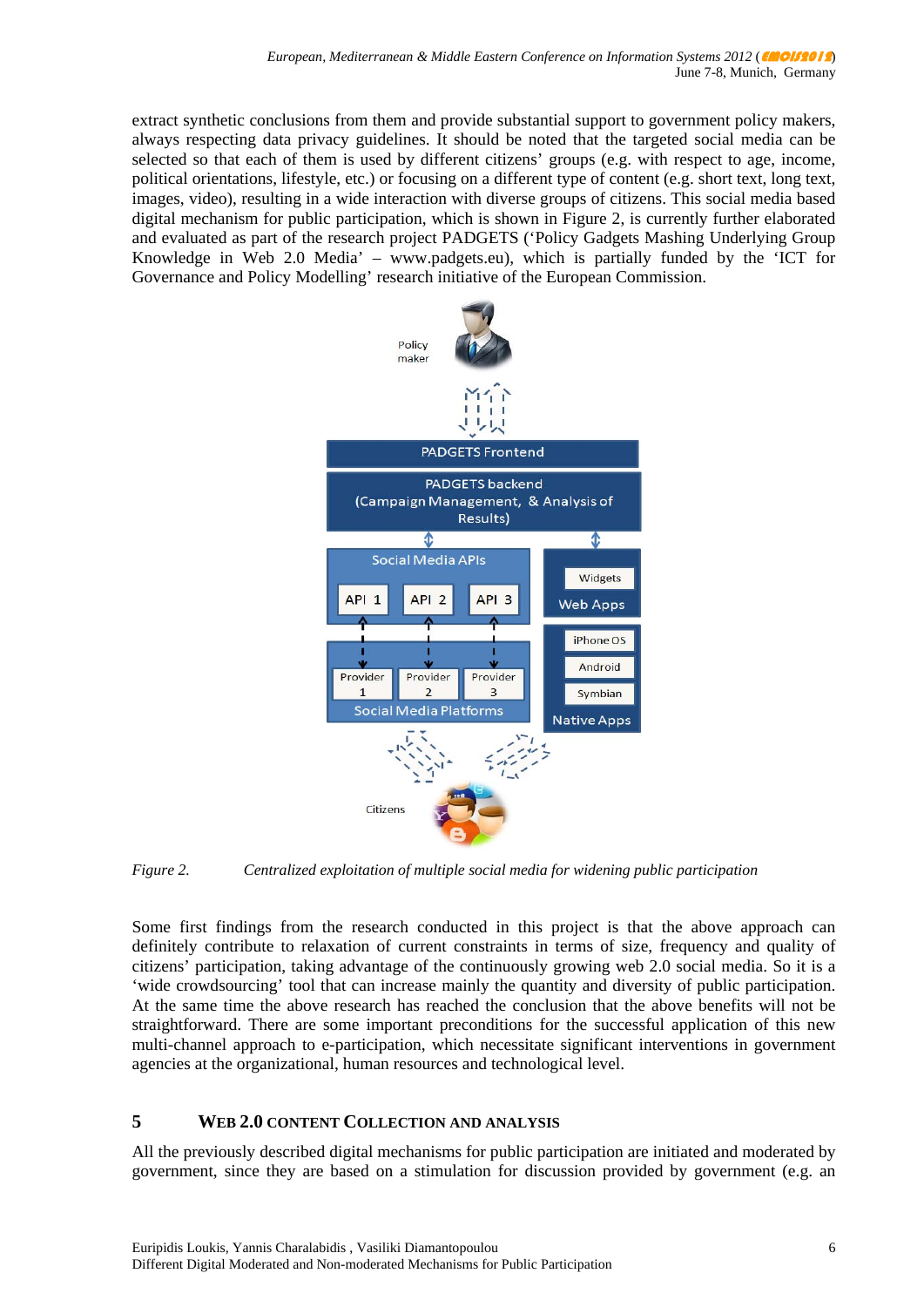electronic discussion initiated in an electronic forum of an official e-participation space on a particular topic, or a posting in some popular social media). Therefore another more 'passive' and nonmoderated digital mechanism for public participation could be the exploitation (collection and analysis) of the vast amount of citizens-generated content in many web 2.0 social media, without any stimulation by government, in order to support governments in understanding better the needs, wishes and beliefs of citizens, and create better and more socially rooted policies.

This digital mechanism for public participation includes four stages (Figure 3), which enable the policy-makers (e.g. government organizations, members of parliament, politicians) to effectively LISTEN and monitor what citizens say in social media, ANALYSE those conversations and get the main stakeholders' needs, positions and opinions, RECEIVE these data properly processed and displayed for an effective use and exploitation, and finally ACT on this information, by proceeding to a more active crowdsourcing through more specific postings to various social media.



*Figure 3. The four stages of the web 2.0 content collection and analysis mechanism* 

In particular, the first stage, called LISTEN, includes listening and monitoring what people say, what their needs, their opinions, positions and proposals are, on a particular topic (e.g. a public policy under formulation or modification) defined by the policy-maker. For this purpose an advanced crawler will be used, i.e. a program which searches the Web, visits a large number of relevant possible sources of information, such as, among others, micro-blogging sites, such as Twitter, blogs constructed using Blogger, WordPress, Typepad and LiveJournal, video sites including YouTube, Vimeo, Metacafe, Bliptv, social networks such as Facebook and MySpace, discussion forums, news sites, images sites such as Flickr, corporate sites, etc., and collects relevant content from them.

The second stage, called ANALYSE, includes advanced processing and analysis of the above content, from which are identified relevant citizens' needs, opinions, concerns, proposals, sentiments and other information hidden within the text of the citizens conversations. Each web page will go through a series of automated analysis processes:

- Language Detection, with the use of a Natural Language Processing algorithm, which will recognize the language used in the page

- Opinion and Argument Extraction, with the use of the appropriate semantic similarity measures and inference mechanisms that will allow the identification of analysed content that is pertinent to the particular policy.

- Sentiment Analysis, using smart sentiment classifiers analyse the mentions, which recognize their 'tone' (positive, neutral, negative) of the above identified elements

- Argument Summarisation, with the use of the appropriate algorithms for generating qualitative information about opposing arguments, in the form of anonymity-preserving and automaticallygenerated summaries.

The third stage, called RECEIVE, will include advanced processing of the outcomes of the previous stage resulting to the construction of a position map of the extracted argument clusters, built upon the relevance, the visibility and the sentiment (either positive or negative) of the data collected from the web hosted conversations. With the use of visual analytics all related data will be presented into a visible form that highlights important features, including commonalities and/or discrepancies. In this context, all the data that comes from sources as diverse as blogs, online opinion polls and government reports are properly integrated and displayed for an effective use by the policy-maker.

While in the above three stages of the proposed methodology a 'passive crowdsourcing' is performed (i.e. the policy maker passively collects and analyses a relevant content on a public policy under formulation, which has been created in many different web 2.0 locations, without his/her intervention or moderation) in the fourth stage, an 'active crowdsourcing' is performed. In this stage, called ACT,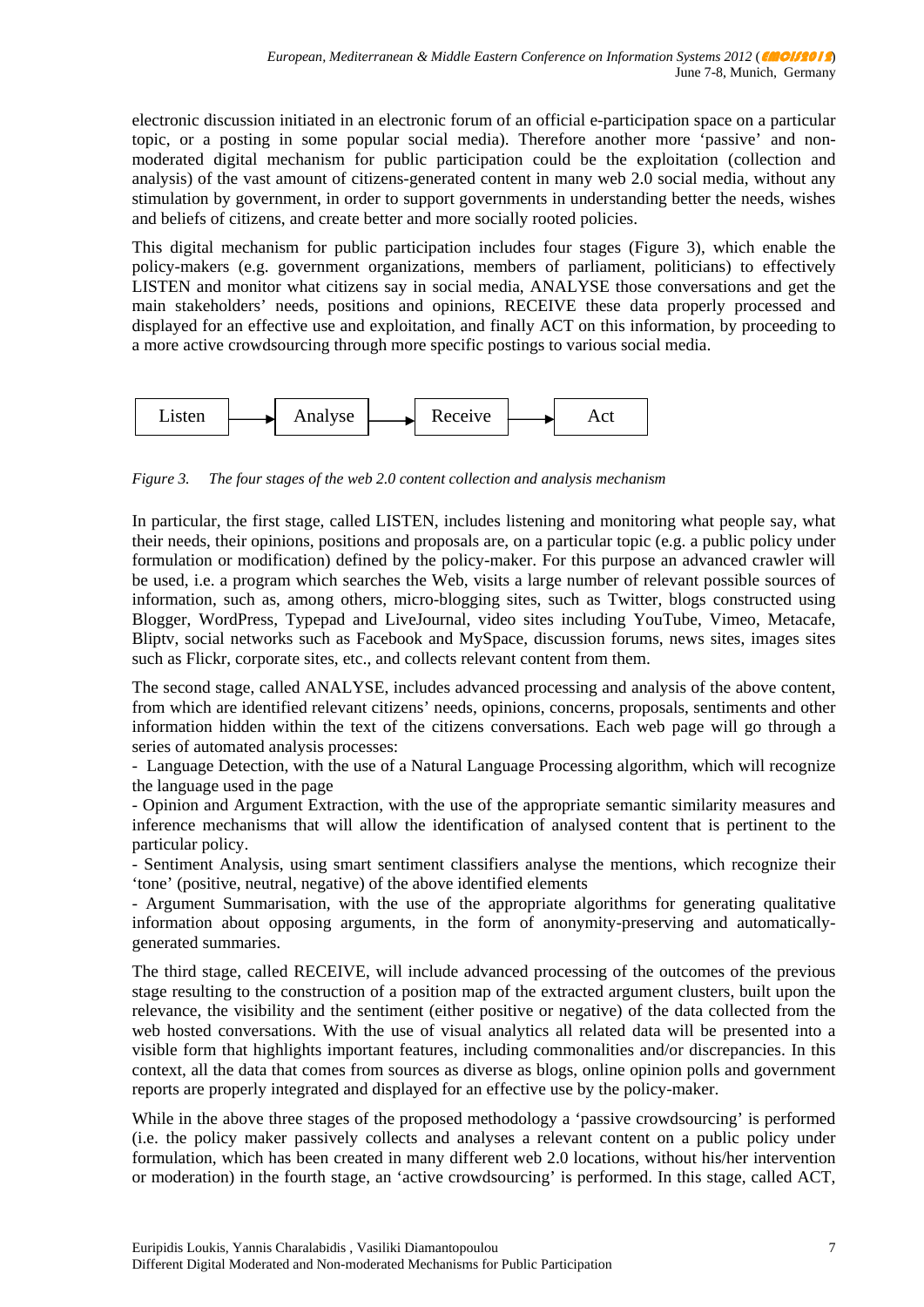once the policy maker finds out about the existing opinions of his/her constituency, having the form of a cluster of problems, needs and proposals, he/she will formulate a draft-policy agenda, which can be tested out against social opinion. This is going to be achieved by embedding it in various social media (e.g. blogs, twitter, facebook, youtube, etc.) through relevant postings to them, soliciting citizens' remarks, opinions, positions and proposals on it.

The above approach necessitates an advanced ICT platform, which is going to be developed, validated and evaluated as part of the NOMAD project ('Policy Formulation and Validation through non moderated crowdsourcing' – http://www.nomad-project.eu/) mentioned in the Introduction. Its architecture is shown in Figure 4. It will consist of six main components:

I. Policy Modelling Component: It will use advanced semantic representation technologies for modelling the particular policy, its domain and also topics and arguments relevant to the policy.

II. Semantically Driven Data Acquisition Component: It will perform focused crawling, capable of accessing a variety of Web 2.0 applications (e.g. social media, wikis and blogs), and retrieving citizencreated content pertinent to the policy model.

III. Argument Extraction Component: It will apply multi-lingual and cross-lingual information extraction technologies to the content retrieved by the data acquisition component, in order to extract structured representations of the citizens' arguments associated with the policy model produced by the abovementioned component I.

IV. Opinion Mining & Sentiment Analysis Component: It will apply opinion mining technologies to the retrieved content, taking into account the extracted citizens' arguments, to detect opinions (= subjective judgements) and analyze their sentiment.

V. Argument Summarization Component: Using summarization technologies and exploiting statistical and semantic information, it will generate qualitative information about opposing arguments, in the form of anonymity-preserving automatically-generated summaries.

VI. Social Reaction Visualization: This component will provide the policy maker with multi-faceted aggregates based on the results produced by the previous components, intuitively presented using information visualization and visual analytics techniques.



*Figure 4. Platform technological architecture* 

# **6 CONCLUSIONS**

For the practical application of public participation ideas initially many off-line mechanisms have been developed and used. The rapid growth and penetration of the Internet enabled the development of new digital mechanisms for the more extensive and less costly application of public participation ideas. The dominant digital mechanism has been in the last ten years the development of official e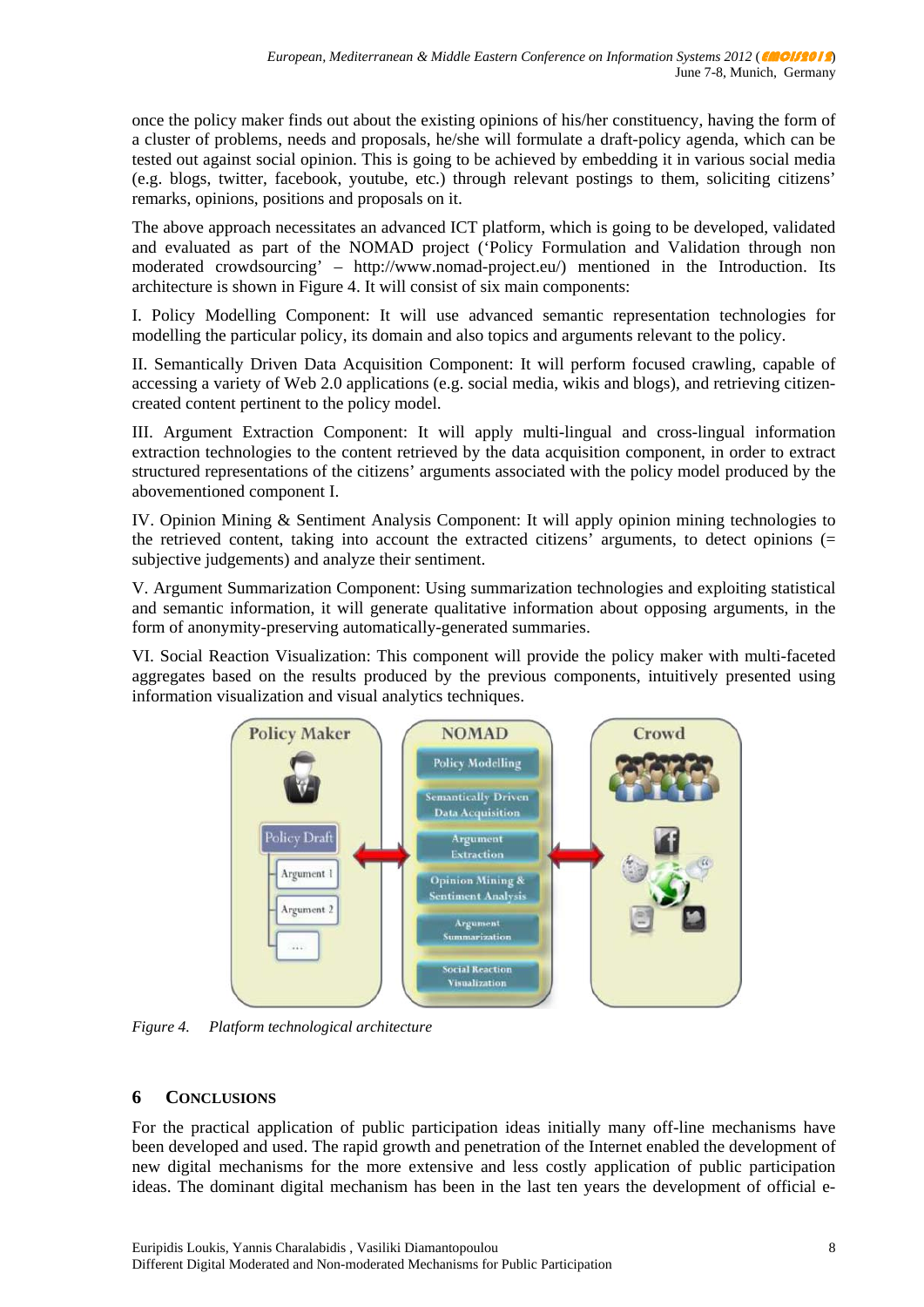participation websites by government agencies, which provide to the citizens information on government activities and also policies and services under formulation, and allow them to participate in relevant consultations in electronic fora. However, the effectiveness of this mechanism has been much lower than expectations with respect to both quantity and quality of participation. In the previous sections of this paper have been presented three different digital mechanisms for public participation, which have been developed by the authors as part of European research projects. In the following Table 1 a comparison among these digital mechanisms is shown. We remark that they differ in their basis (web 1.0 or web 2.0), the quantity and quality of public participation they drive, the extent of government control and moderation and the type of crowdsourcing they perform.

|                          |              |               |               | Government |                  |
|--------------------------|--------------|---------------|---------------|------------|------------------|
| Mechanism                | <b>Basis</b> | Participation | Participation | Control -  | Type of          |
|                          |              | Quantity      | Quality       | Moderation | crowdsourcing    |
| <b>Electronic Forum</b>  | web $1.0$    | low           | high          | high       | active - wide    |
| Structured Electronic    | web $1.0$    | very low      | medium        | very high  | active -         |
| Forum                    |              |               |               |            | experts          |
| Centralized exploitation | web $2.0$    | high          | medium        | low        | $active - very$  |
| of multiple social media |              |               |               |            | wide             |
| web 2.0 content          | web $2.0$    | very high     | medium        | none       | $passive - very$ |
| collection and analysis  |              |               |               |            | wide             |

*Table 1. Comparison among the four digital mechanisms for public participation* 

This variety of available both off-line and on-line digital mechanisms for public participations allows government agencies to define the appropriate mechanisms' mix they should use, taking into account on one hand the characteristics of the public they want to involve in a policy related debate (from educational, cultural, age, sex, income, computer literacy and use viewpoints), and the complexity of the corresponding social problems and needs, and on the other hands the characteristics of these mechanisms shown in the above Table. Further research is required on the above digital mechanisms for public participations, the value they generate, their effectiveness along various dimensions and the factors affecting it, and also methodologies for determining the most appropriate mechanisms' mix for each particular circumstance. Research is in progress by the authors, as part of the PADGETS and NOMAD projects, on the last two mechanisms, based on 'real life' pilot applications of them and systematic evaluations using both quantitative and qualitative techniques.

#### **REFERENCES**

- Agarwal, N., Lim, M., Wigand, R. 2011. 'Finding her Master's Voice: the Power of Collective Action among Female Muslim Bloggers'. Proceedings of the 19th European Conference on Information Systems (ECIS) 2011, Helsinki, Finland.
- Barber, B. 1984. 'Strong Democracy'. University of California Press, Berkeley.
- Bovaird, T. 2007. 'Beyond engagement and participation: User and community coproduction of public services'. Public Administration Review, 67(5), 846–860.
- Brabham, D. C. 2008. 'Crowdsourcing as a Model for Problem Solving An Introduction and Cases'. Convergence: The International Journal of Research into New Media Technologies, 14(1), 75–90.
- Brabham, D. C. 2009. 'Moving the Crowd at Threadless Motivations for Participation in a Crowdsourcing Application'. Information, Communication & Society, Vol. 13(8), pp. 1122  $-1145.$
- Brabham, D. C. 2012. 'Crowdsourcing: A Model for Leveraging Online Communities'. In A. Delwiche and J. Henderson (Eds.) The Routledge Handbook of Participative Cultures, Routledge.
- Chadwick, A. 2009b. Guest Editor's Introduction. 'The Internet and Politics in Flux'. Journal of Information Technology and Politics, 6 (3-4), 195-196.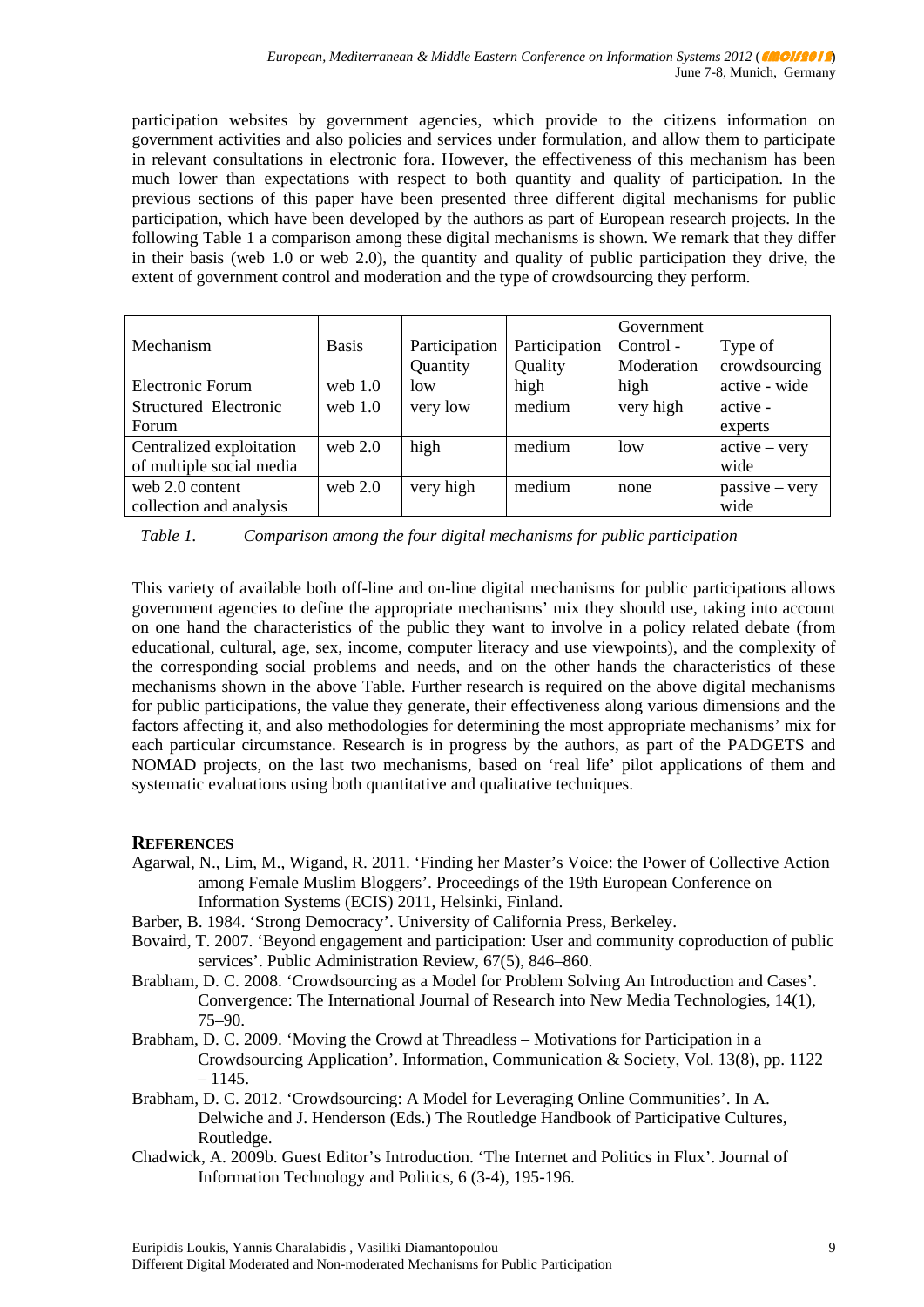- Charalabidis, Y., Loukis, E. 2011. 'Transforming Government Agencies' Approach to eParticipation through Efficient Exploitation of Social Media', European Conference on Information Systems (ECIS), 9-11 June 2011, Helsinki, Finland.
- Conklin, J. and Begeman, M. 1989. 'gIBIS: A tool for all reasons', Journal of the American Society for Information Science, 40(3), pp. 200 - 213.
- Conklin, J. 2003. 'Dialog Mapping: Reflections on an Industrial Strength Case Study', in P. Kirschner, S. Buckingham Shum and C. Carr (Eds.) Visualizing Argumentation: Software Tools for Collaborative and Educational Sense-Making, Springer Verlag, London.
- Ferro, E., Molinari, F. 2009. 'Making Sense of Gov 2.0 Strategies: No Citizens, No Party'. In: Prosser, A. and Parycek, P. (eds) Proceedings of EDEM.
- Held, D. 1987. 'Models of Participation', Polity Press, Cambridge.
- Hilgers, D., Ihl, C. 2010. 'Citizensourcing: Applying the concept of open innovation to the public sector'. The International Journal of Public Participation, 4(1), 67–88.
- Honeycutt, C., Herring, S. C. 2009. 'Beyond Microblogging: Conversation and Collaboration via Twitter'. Paper presented at the 42nd Hawaii International Conference on System Sciences (HICSS), Waikoloa, Big Island, Hawaii.
- Howe, J. 2006. 'The Rise of Crowdsourcing', Wired, 14(6), accessed from http://www.wired.com/wired/archive/14.06/crowds.html.
- Karacapilidis, N., Loukis, E. and Dimopoulos, S. 2005. 'Computer-supported G2G collaboration for public policy and decision making'. Journal of Enterprise Information Management, 18(5), 602-624.
- Kunz, W., Rittel, H. 1979. 'Issues as Elements of Information Systems', Working Paper No. 131, California: Berkley.
- Larsson, A., Moe, H. 2011. 'Who Tweets? Tracking Microblogging Use in the 2010 Swedish Election Campaign'. Proceedings of the 19th European Conference on Information Systems (ECIS) 2011, Helsinki, Finland.
- Lévy, P. 1997. 'Collective Intelligence Mankind's Emerging World in Cyberspace' (R. Bononno, Trans.) New York: Plenum.
- Li, Z., Hongjuan, Z. 2011. 'Research of crowdsourcing model based on case study'. In Proceedings of 8th International Conference on Service Systems and Service Management (ICSSSM).
- Loukis, E., Wimmer, M. 2010. 'Analysing different models of structured electronic consultation on legislation under formation', 4th International Conference on Online Deliberation – OD 2010, 30 June – 2 July, 2010, Leeds University Business School, UK.
- Loukis, E., Macintosh, A. and Charalabidis, Y. 2011. 'Editorial of the Special Issue on E-Participation in Southern Europe and the Balkans: Issues of democracy and participation via electronic media'. Journal of Balkan and Near East Studies, 13 (1), 1-12.
- Lukensmeyer, C. J., Torres, L. H. 2008. 'Citizensourcing: Citizen participation in a networked nation'. In K. Yang, & E. Bergrud (Eds.), Civic engagement in a network society (pp. 207–233). Information Age Publishing, Charlotte, NC.
- Mau, B. Leonard, J. and The Institute Without Boundaries. 2004. 'Massive Change'. New York: Phaidon.
- Meijer, A., Thaens, M. 2010. 'Alignment 2.0: Strategic use of new internet technologies in government'. Government Information Quarterly, 27, 113–121.
- Nam, T. 2012. 'Suggesting frameworks of citizen-sourcing via Government 2.0'. Government Information Quarterly, 29, 12–20.
- Organization for Economic Co-operation & Development. 2004. 'Promise and Problems of e-Democracy: Challenges of Online Citizen Engagement'. OECD, Paris.
- Osimo, D. 2008. 'Web 2.0 in Government: Why and How?' JRC Scientific and Technical Reports. European Commission, Joint Research Centre, Institute for Prospective Technological Studies, retrieved online at: [http://ftp.jrc.es/EURdoc/JRC45269.pdf.](http://ftp.jrc.es/EURdoc/JRC45269.pdf)
- Pateman, C. 1970. 'Participation and Democratic Theory'. University Press, Cambridge.
- Rowe, G., Frewer, L.J. 2000. 'Public Participation Methods: A Framework for Evaluation'. Science, Technology & Human Values 25(1), 3-29.
- Rowe, G., Frewer, L.J. 2004. 'Evaluating Public-Participation Exercises: A Research Agenda'. Science, Technology, & Human Values 29(4), 512--57.